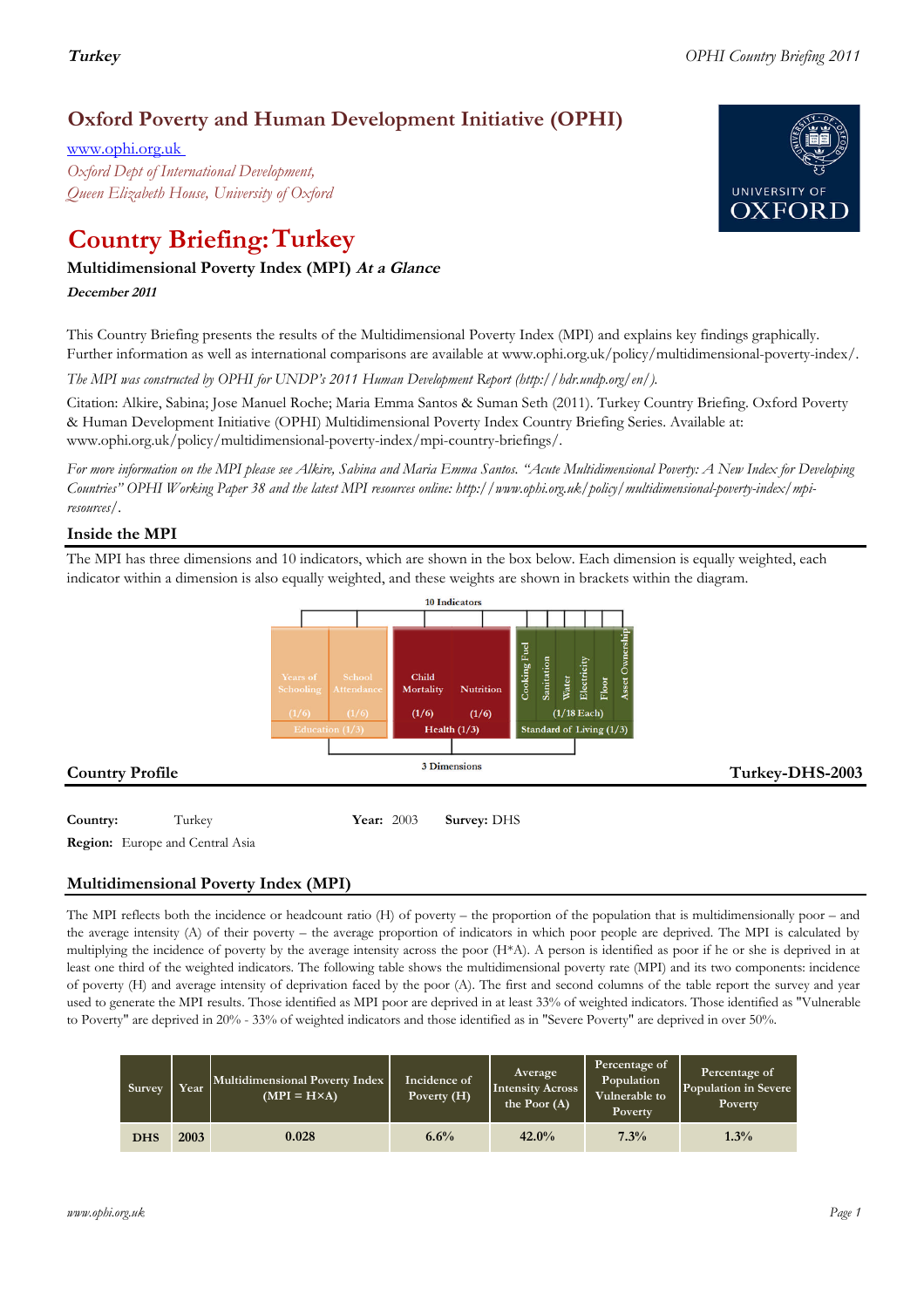### **Comparing the MPI with Other Poverty Measures**

Column chart A compares the poverty rate using the MPI with three other commonly used poverty measures. The height of the first column denotes the percentage of people who are MPI poor (also called the incidence or headcount ratio). The second and third columns denote the percentages of people who are poor according to the \$1.25 a day income poverty line and \$2.00 a day line, respectively. The final column denotes the percentage of people who are poor according to the national income poverty line. The table on the right-hand side reports various descriptive statistics for the country. The statistics shaded in khaki/olive are taken from the year closest to the year of the survey used to calculate the MPI. The year is provided below each column in chart A.



|                 |                         | Summary                                                                                                                                                    |          |  |  |
|-----------------|-------------------------|------------------------------------------------------------------------------------------------------------------------------------------------------------|----------|--|--|
| erty Measures   |                         | Multidimensional Poverty Index<br>0.028                                                                                                                    |          |  |  |
|                 | 28.1%                   | Percentage of MPI Poor (H)                                                                                                                                 | $6.6\%$  |  |  |
|                 |                         | Average Intensity of Deprivation (A)                                                                                                                       | $42.0\%$ |  |  |
|                 |                         | Percentage of Income Poor (\$1.25 a day) <sup><math>\ddagger</math></sup>                                                                                  | $3.5\%$  |  |  |
| 12.2%           |                         | Percentage of Income Poor $(\$2.00 \text{ a day})^{\ddagger}$                                                                                              | $12.2\%$ |  |  |
|                 |                         | Percentage of Poor (National Poverty Line) <sup>#</sup>                                                                                                    | $28.1\%$ |  |  |
|                 |                         | Human Development Index 2011*                                                                                                                              | 0.699    |  |  |
| US\$2 a day     | <b>National Poverty</b> | $HDI$ rank*                                                                                                                                                | 92       |  |  |
| 2004            | Line<br>2003            | $HDI category*$                                                                                                                                            | High     |  |  |
| <b>⁄Ieasure</b> |                         | $\pm$ The World Bank (2011). "World Development Indicators." Washington, DC.<br>* UNDP (2011). "Human Development Report", Statistical Table 1 . New York. |          |  |  |

te: For population figures and numbers of MPI poor people, consult the tables on OPHI's te: http://www.ophi.org.uk/policy/multidimensional-poverty-index/

#### **Comparing the MPI with Other Poverty Measures**

Column chart B shows the percentage of people who are MPI poor (also called the incidence or headcount) in the 109 developing countries analysed. The column denoting this country is dark, with other countries shown in light grey. The dark dots denote the percentage of people who are income poor according to the \$1.25 a day poverty line in each country. The graph above tells you the year this data comes from. Dots are only shown where the income data available is within three years of the MPI survey year.



**B. Headcounts of MPI Poor and \$1.25/day Poor**



*www.ophi.org.uk Page 2*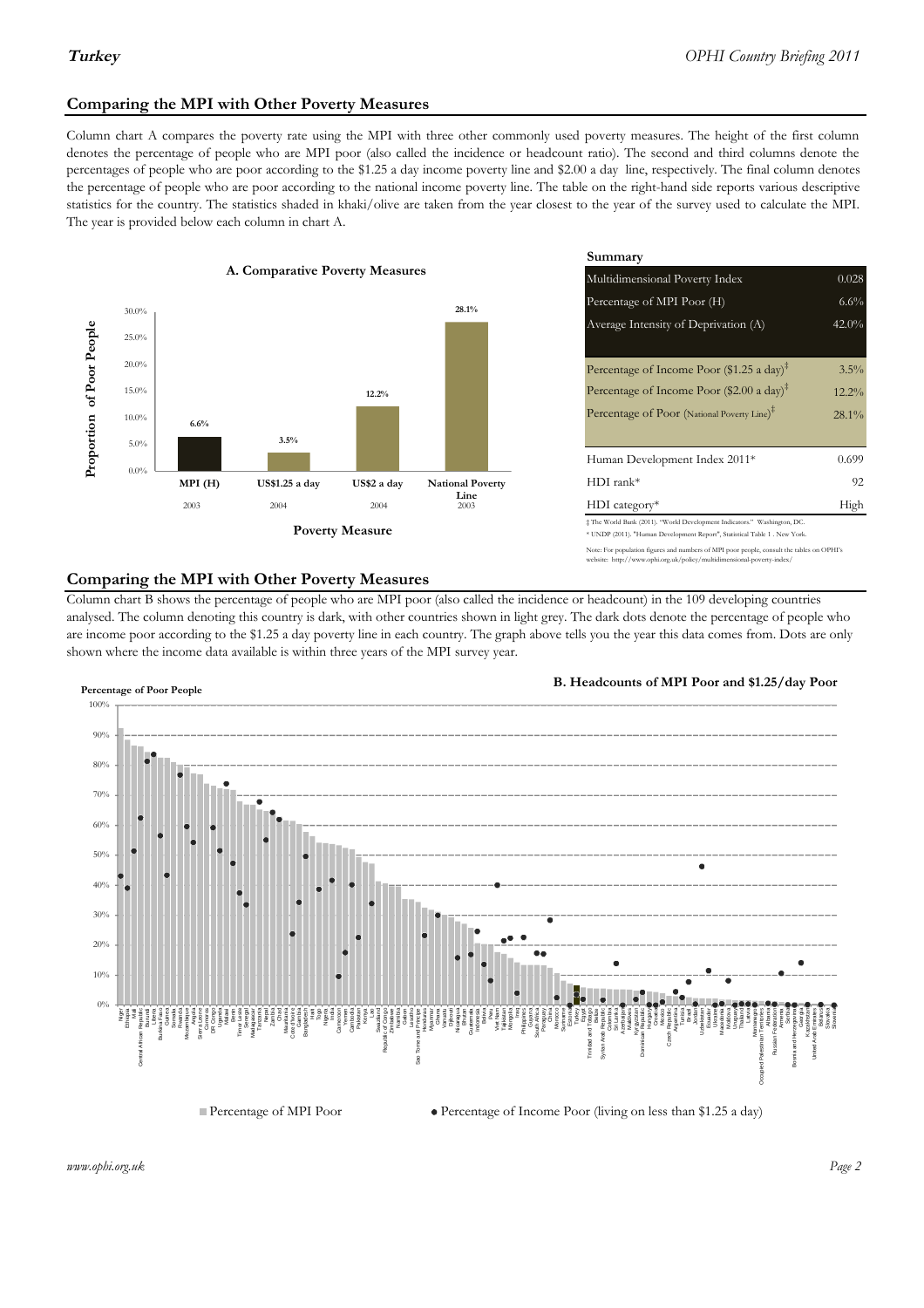#### **Incidence of Deprivation in Each of the MPI Indicators**

The MPI uses 10 indicators to measure poverty in three dimensions: education, health and living standards. The bar chart to the left reports the proportion of the population that is poor and deprived in each indicator. We do not include the deprivation of non-poor people. The spider diagram to the right compares the proportions of the population that are poor and deprived across different indicators. At the same time it compares the performance of rural areas and urban areas with that of the national aggregate. Patterns of deprivation may differ in rural and urban areas.



#### **Composition of the MPI**

The MPI can be broken down to see directly how much each indicator contributes to multidimensional poverty. The following figure shows the composition of the MPI using a pie chart. Each piece of the pie represents the percentage contribution of each indicator to the overall MPI of the country. The larger the slice of the pie chart, the bigger the weighted contribution of the indicator to overall poverty.

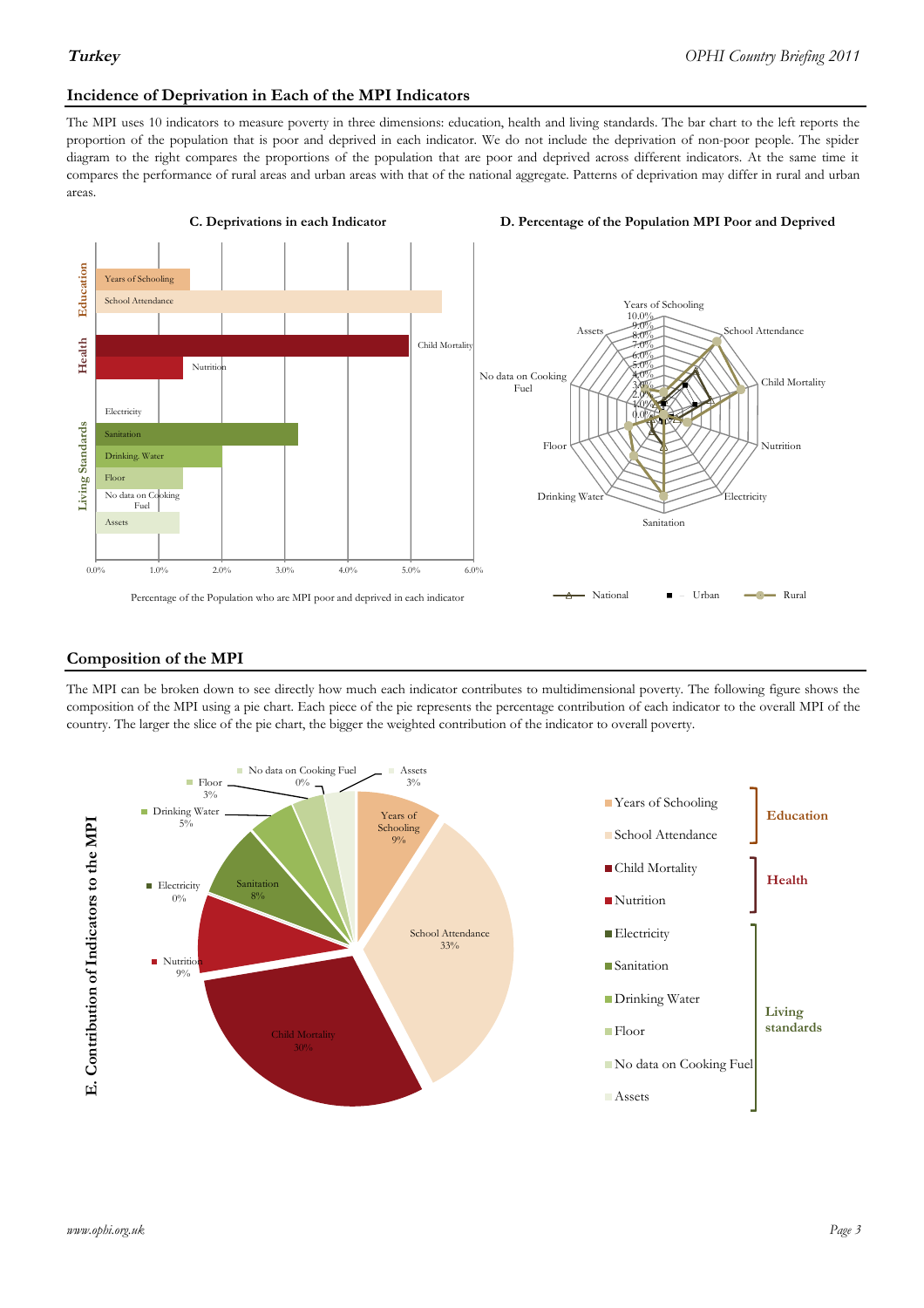#### **Decomposition of MPI by Region**

The MPI can be decomposed by different population subgroups, then broken down by dimension, to show how the composition of poverty differs between different regions or groups. On the left-hand side of column chart F, the height of each of the three bars shows the level of MPI at the national level, for urban areas, and for rural areas, respectively. Inside each bar, different colours represent the contribution of different weighted indicators to the overall MPI. On the right-hand side of column chart F, the colours inside each bar denote the percentage contribution of each indicator to the overall MPI, and all bars add up to 100%. This enables an immediate visual comparison of the composition of poverty across regions.



#### **F. Contribution of Indicators to the MPI at the National Level, for Urban Areas, and for Rural Areas**

#### **Intensity of Multidimensional Poverty**

Recall that i) a person is considered poor if they are deprived in at least one third of the weighted indicators and ii) the intensity of poverty denotes the proportion of indicators in which they are deprived. A person who is deprived in 100% of the indicators has a greater intensity of poverty than someone deprived in 40%. The following figures show the percentage of MPI poor people who experience different intensities of poverty. The pie chart below breaks the poor population into seven groups based on the intensity of their poverty. For example, the first slice shows deprivation intensities of greater than 33% but strictly less than 40%. It shows the proportion of poor people whose intensity (the percentage of indicators in which they are deprived) falls into each group. The column chart H reports the proportion of the population in a country that is poor in that percentage of indicators or more. For example, the number over the 40% bar represents the percentage of people who are deprived in 40% or more indicators.



**G. Intensity of Deprivation Among MPI Poor**

Intensity of Poverty